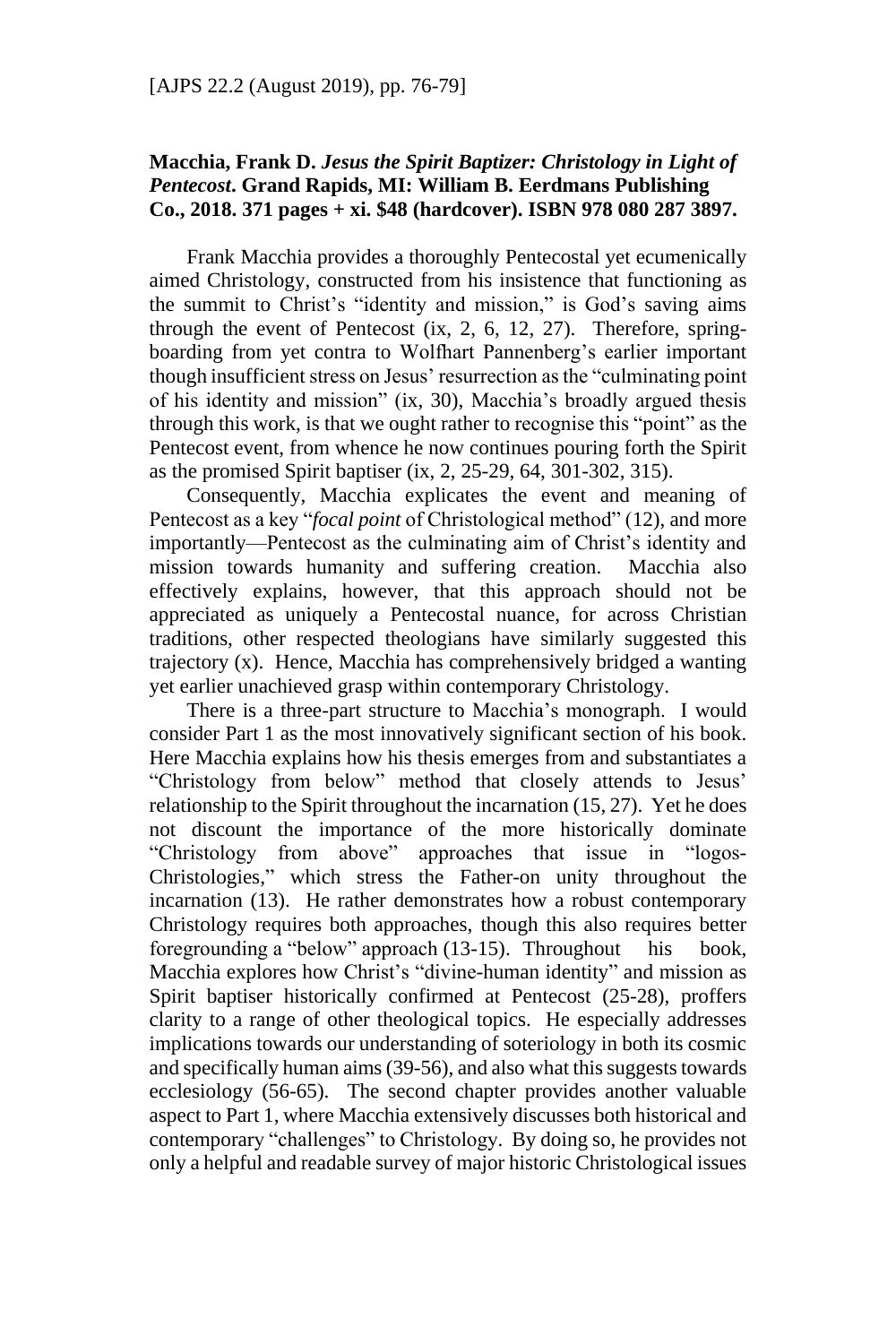from past to the present, but some insightful discussions that proffer apologetical import for contemporary Christian faith (117-120).

Working from the preceding methodological trajectories, in Parts 2 ("Christ's Incarnation and Anointing") and 3 ("Christ's Crucifixion, Resurrection, and Self-Impartation"), Macchia thus explicates his formal Christology. He does so via a close reading of relevant New Testament texts that together narrate the Son's journey from incarnation to the Pentecost event (chs. 3 to 6), and thereafter to his ongoing reign and mission as Spirit Baptiser (ch. 6). In the concluding chapter (ch 6), Macchia thus further delineates this reign as comprising the risen Christ's roles as ascended Lord (309-320), speaking Prophet (321-328), and High Priest who bestows the Spirit in response to the epicletic prayers of the church (328-338). In turn, this latter role suggests his ongoing commissioning of the church to his continued mission towards humanity and creation (339-343), until his future coming renews all creation through and in the Spirit (343-349). Macchia thus effectively fulfils the book's stated purpose, which "is to view all of the events of Christ's life and mission through the lens of their fulfilment at Pentecost" (6).

Readers should also appreciate this work as a third volume in an emerging series Macchia has developed since publishing his 2006 monograph, *Baptized in the Spirit: A Global Pentecostal Theology* (Zondervan), followed by its 2010 sequel, *Justified tine Spirit: Creation, Redemption, and the Triune God* (Eerdmans). In *Baptized in the Spirit*, Macchia suggested ways that the Spirit-baptism metaphor can function as an effective prism for constructing varied theological themes, particularly soteriology and ecclesiology. Building on those aims, in *Justified in the Spirit*, he addressed weaknesses in both Protestant and Roman Catholic theologies of justification, by showing how Pentecostal spirituality provides an ecumenical bridge that rightly weds the Roman Catholic stress on "impartation" and the Protestant stress on "imputation" into a more robust doctrine of justification than either tradition comprises on their own. Therefore, this volume functions as a seminally important headway towards a broader blossoming of Pentecostal systematic theology, in a manner that is ecumenicallyreaching while deeply sourced in and representational of the theological themes, imageries, and intuitions of Pentecostal spirituality.

Throughout his book, Macchia develops three other themes I find especially noteworthy. First is that he consistently accentuates the embodied mediation of the Spirit through the fleshly incarnation of Christ, thereby suggesting sacramental implications emerging from this Christological approach (123-134). In doing so, Macchia underscores how God's saving aims are not simply spiritual or immaterial, but rather oriented towards the very materiality of creation, beginning with people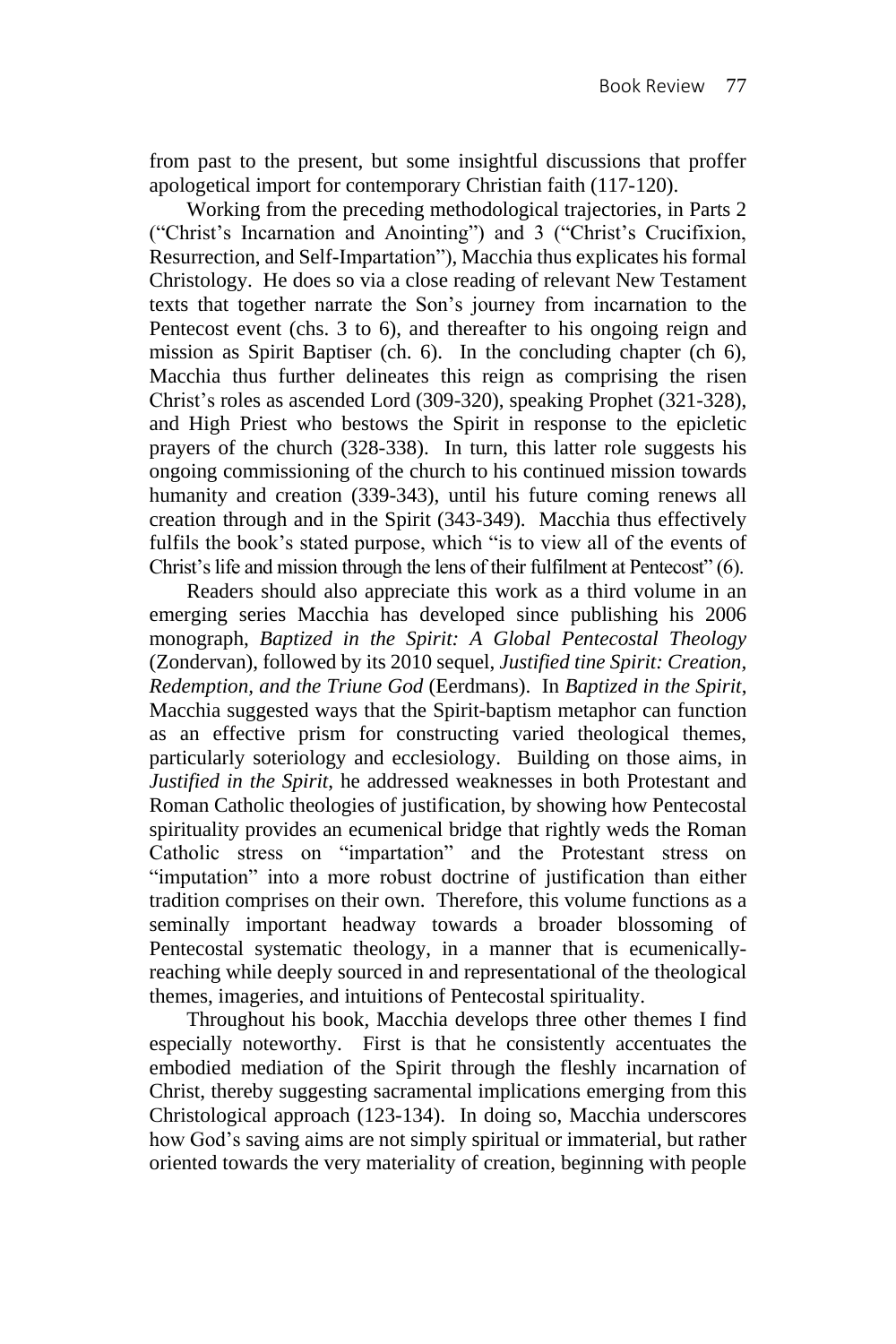as embodied habitations of God's Spirit (123-124). Second, Macchia consistently discusses how chief amongst the soteriological and ecclesiological implications of this Pentecost-grounded Christology is that of creating hospitable space for an expanding diversity of human cultural expressions of life and charismatic giftedness within the worldwide body of Christ (59-61, 262, 299, 340).

Finally, Macchia also regularly discusses how his Christological approach is also accentuated within the life of Christian community, sanctifying aims of "core practices" (62, 331-332); foremost being the practice of prayer that petitions for the Spirit and hence the kingdom of God (207-211, 311-315). Coupled with this theme, Macchia closely links Christ's present role as Spirit-baptiser with his concurrent roles as High Priest in the "heavenly sanctuary" and ascended reign as king over creation (309-338). He thus implicitly suggests that we recognise a strong priestly context to the ongoing comings of God's Spirit. Hence, Macchia briefly brings into this discussion the Christian prayer of *epiclesis*; that is, the priestly act of invoking the Spirit over the Lord's Supper and thus the gathered congregation (335-338). I believe that this theme warrants further development, for Macchia's Christology strongly accentuates the priestly work of the Church at prayer before the Father, invoking the Spirit who comes through the ongoing priestly ministry of Christ the Spirit Baptiser. Hence, this theme also enjoins us to consider how the practice of prayer, both by Christ and the Church within the earthly and heavenly liturgies (Hebrews chs. 4-10), effects renewal through the Spirit. Macchia provides here some valuable insights towards better grasping the connections between the priestly office of Christ and the prayer of epiclesis, which I believe remains an underdeveloped theme in the ongoing development of Pentecostal theology, though it is very integral to Pentecostal spirituality.

I will raise two critical concerns. First, I am surprised that Macchia does not in any way discuss or engage implications from or towards the Pentecostal four/five-fold gospel motifs of Christ as Saviour, Sanctifier, Spirit-baptizer, Healer, and Coming King. I feel this is imperative for any effort at constructing Pentecostal Christology, given its wide historic precedence towards Pentecostal historic doctrinal confessions, and ongoing heuristic role within contemporary Pentecostal studies. Second, the book ends rather abruptly for it lacks a formal concluding chapter. A concluding chapter is much warranted, given the book's comprehensive scope and originality as a ground-breaking effort within the field of Pentecostal systematic theology and particularly Christology.

Notwithstanding the concerns just raised, I strongly commend Macchia's work as a requisite theological resource, useful within both the church and academy, while also evoking diverse applications within